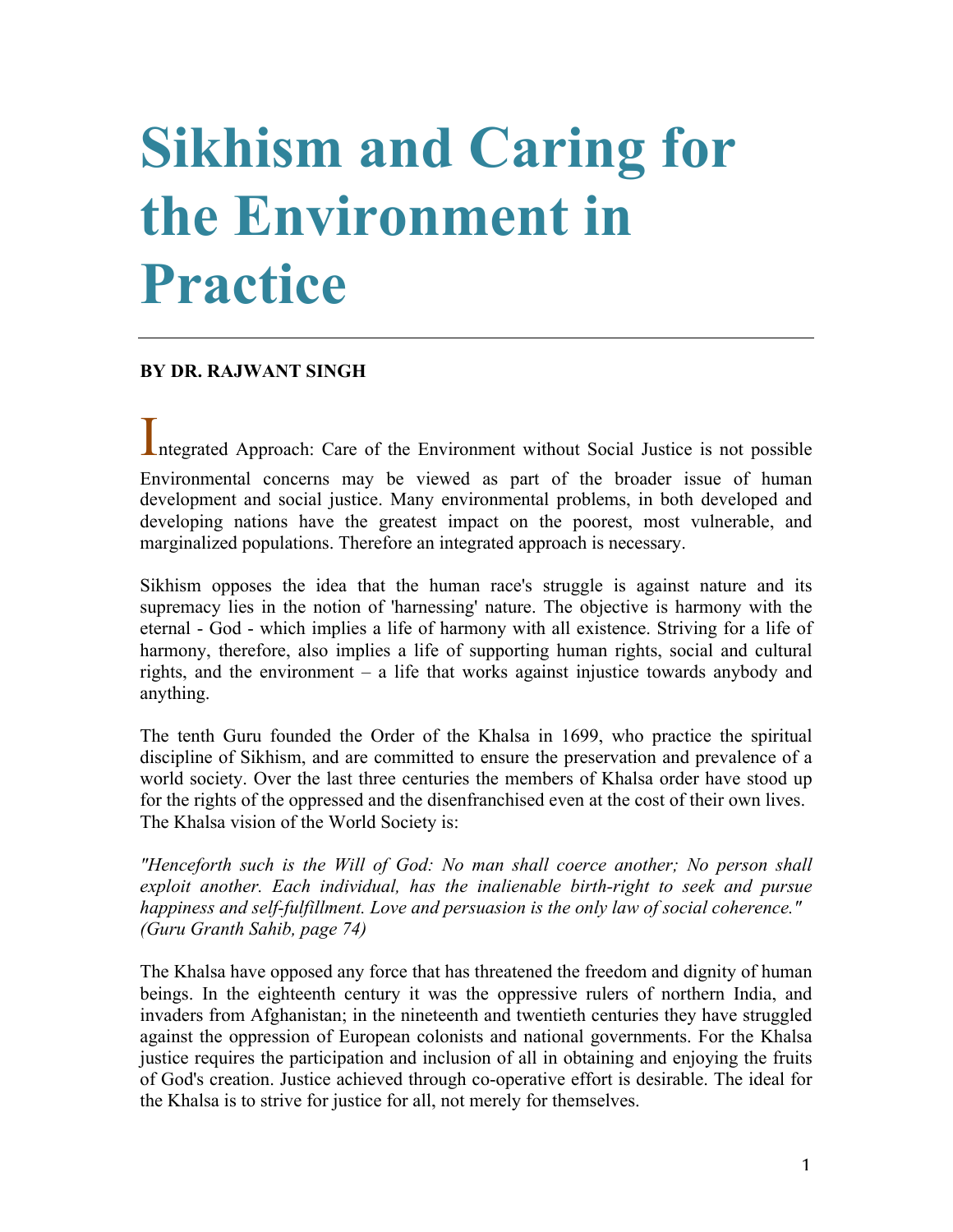### **THE INSTITUTION OF SANGAT, PANGAT AND LANGAR**

The Sikh Gurus, through their lives provided role models for the Sikhs. They all actively worked to stress the equality of all humans and challenged the rigid social stratification of the caste system. The very existence of the Sikh religion is based on challenging (1) inequality in society, and (2) the exploitation of the poor and the marginal by the religious and political establishment.

Sikh Gurus provided many examples of standing by their principles and confronting exploitation and oppression. They stood by the 'low' and the 'poor', for, as Guru Nanak said:

There are the lowest men among the low-castes. Nanak, I shall go with them. What have I got to do with the great? God's eye of mercy falls on those who take care of the lowly. (Guru Granth Sahib, page 15) Sikh Gurus challenged the status quo and came into conflict with the entrenched elite - political, social, religious and economic. The Gurus were most sympathetic to the downtrodden of society, the untouchables and those of lower caste. They vehemently opposed the division of society on the basis of caste, which had been and is still significantly present. They identified themselves with the poor in full measure and were critical of those responsible for their misery. In the course of their travels they preferred to live in the homes of those who made an honest living to the homes of the rich who thrived on exploitation.

Two Sikh Gurus were martyred by the regimes of their period for challenging the contemporary authorities. One, Guru Tegh Bahadur was martyred when he stood up for the religious freedom of the inhabitants of Kashmir who were being forced to accept the dominant religion of the time.

Sikh Gurus also molded traditional lifestyles to exemplify a more equitable society. They created many institutions that form the basis of Sikh society and are based on the equality of all. The Sikh Gurus invited people of all castes and creed to meditate together. That would be called Sangat. Either before or after the meditation, people were asked to sit and eat together irrespective of their social background to create a sense of equality. That process would be called Pangat. Sikh Gurus started a tradition of free distribution of food to the rich or poor through the Sikh meeting areas. That would be called Langar. These three ideas were in contrast to the Indian society which had separate temples or water wells for social outcasts. These changes by the Sikh Gurus created a lot of opposition from the religious establishment. These changes are still much alive in Sikh practices today. Through the creation of the Khalsa, the Gurus established a system which would protect and maintain a free and just order.

#### **EQUALITY OF WOMEN**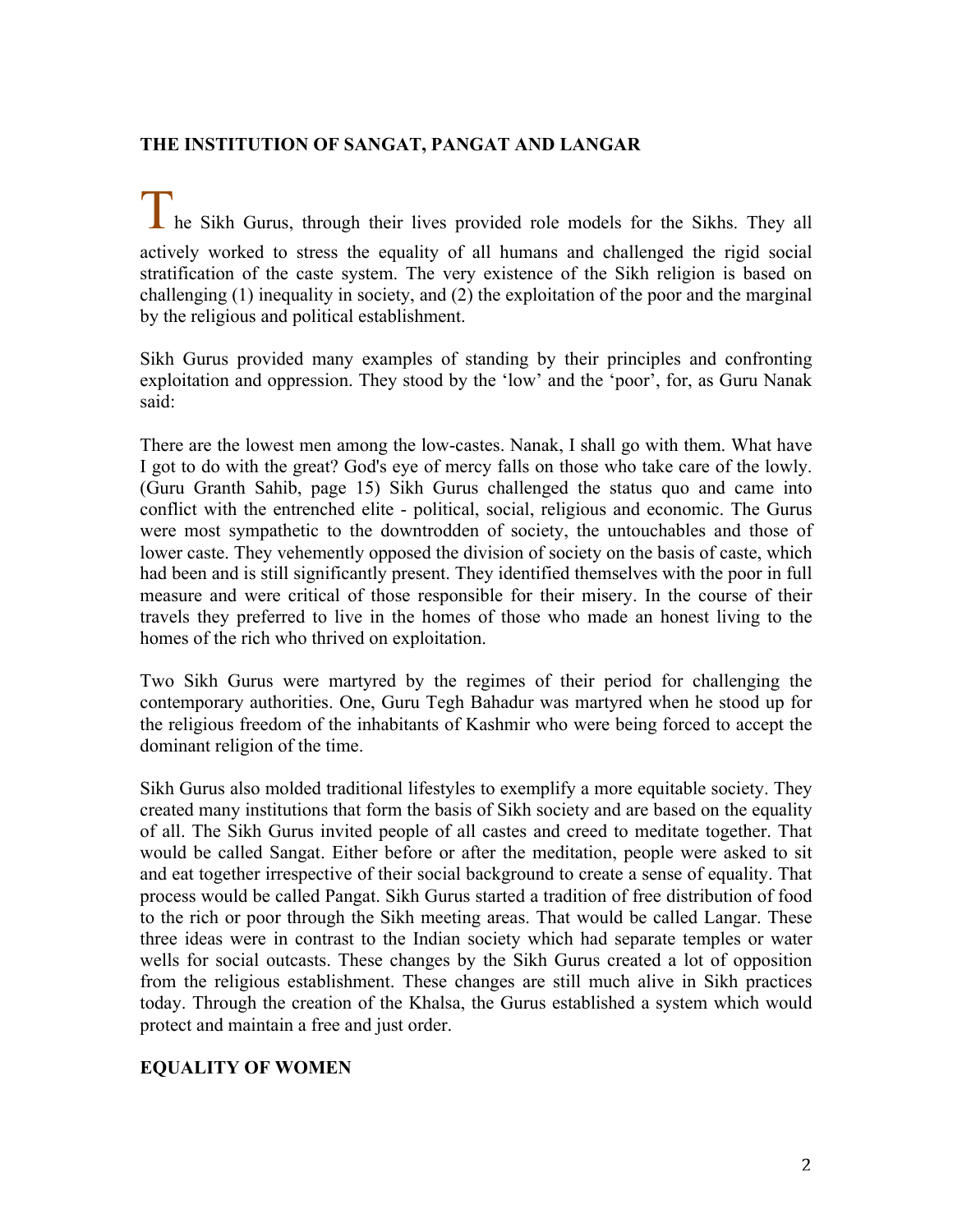W omen are the bedrock of our society. Any approach to solve problems of social justice and the environment must include women as a vital part of the solution. Often piece-meal solutions to environmental problems focus on environmental solutions without understanding the role of women in protecting and preserving our environment. In many countries throughout the world, women play a central role in protecting the environment by caring for livestock, collect water, provide nutritious food for families, and preserving the families health in the face of disease and illness.

Guru Nanak and other Sikh Gurus in their life advocated equality and dignity to women and took steps to implement these principles. Guru Nanak denounced the idea that spirituality was only for men, and not for women. The first Sikh Guru in his preaching and writings made direct statements emphasizing that women were no less than men: After the death of one's wife, one seeks another, and through her social bonds are cemented.

Why should we condemn women who give birth to leaders and rulers? Everyone is born of a woman and a woman alone. Nobody is born otherwise. God alone is an exception to this rule. (Guru Granth Sahib, page 473)

Guru Amardas strongly opposed the custom of Sati in the sixteenth century and also advocated widow marriages. Sati was the Indian practice whereby widows burned themselves with their husband's corpse at cremation. Guru Amar Das appointed and ordained a large number of women preachers, and at least one bishop - Mathura Devi, four hundred years ago. The Sikh Gurus also raised their voice against the Purdah or veil. Guru Amardas did not even allow the Queen of Haripur to come into the religious assembly in purdah.

The immediate effect of this vision was that women were revered as the defenders of honor and dignity. They also became the rocks that stood against tyrants. Without the burden of unnecessary and unreasonable customs, Sikh women became the temporal and spiritual supporters of society, often acting as the 'conscience of society.' Sikh women are marked by a history of service, devotion, sacrifice, and bravery.

Since the late nineteenth century Sikh community organizations have made efforts at expanding educational opportunities for all. Individual Sikhs, men and women, in various cities and towns, took the initiative to start and operate women's colleges and schools. Women's education was part of the drive to improve education among the Sikhs, initiated by Sikh organizations in the 1920s. In towns and villages in the Punjab and in cities with significant Sikh populations there exists schools and colleges operated by Sikh organizations.

#### **COMMUNITY-BASED SHARING OF RESOURCES**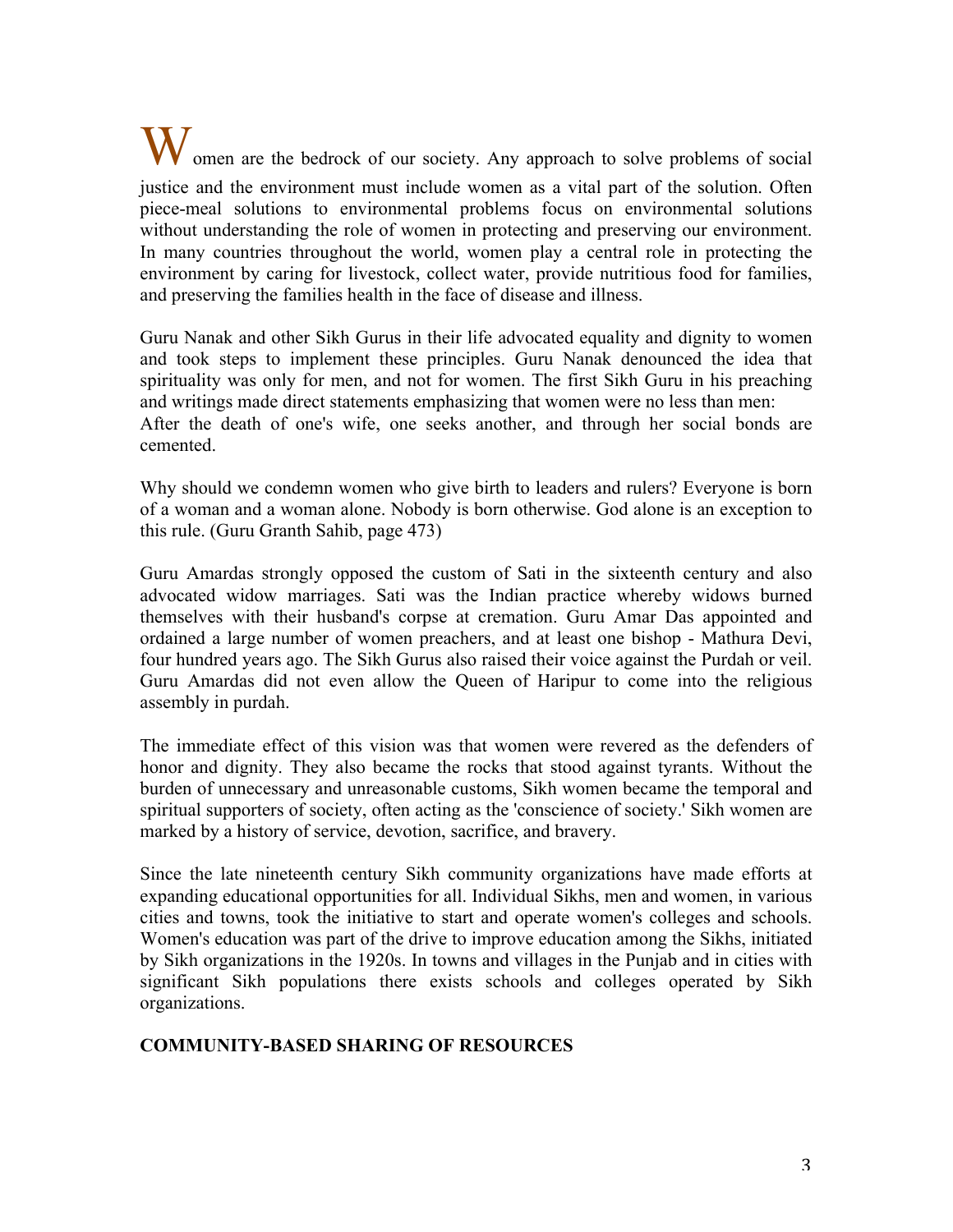Traditional modes of farming, and traditional modes of life in Northern India have been dependent upon limited resources. As there exist circumstances where there are large number of people dependent upon relatively limited resources., the traditional lifestyle ensures use of the least resources, considerable re-use, and recycling of resources. In a culture based on organic resources and materials recycling is an intrinsic and natural part of the resource cycle. There are strong traditions of sharing resources.

There have been traditional practices that maintained lands and forests as community property within proximity of human habitation. For instance in traditional rural India and Punjab, two of the most important centers of human activity have been the Sikh gurdwara, and a source of water - pond, tank, pool or running water. Both of these sites were surrounded by community land, not owned by any one and not used for agriculture. This was where there were trees and plants - groves or small forests. They provided shade and shelter, and were a source of firewood within easy reach of habitation.

The Gurus established towns and cities, each created around a religious center. The focus was on a lifestyle based on sharing. A lifestyle that promoted equity among people, and optimum utilization of resources. Even today even rural Punjab, families share resources with their neighbors. This is particularly evident on large family occasions such as weddings, when the entire village may play host to guests and share living space, beds, etc.

Most gurdwaras in India were specifically designed to have a water tank, or were near running water- river, or pool - always a community resource. For instance, Amritsar grew up around the Harimandir (ordinarily referred to as the Golden Temple) and the Amrit Sarovar (The pool of nectar - the water.. The cities and towns that grew around gurudwaras ideally, were centered on a spiritual lifestyle based on sharing.

Since the time of the Gurus, Sikh gurudwaras, have included institutionalized practices that emphasize sharing of resources. Gurudwaras, in addition to being places for congregation for prayer and meditation, are  $(1)$  a place to stay for travelers and others;  $(2)$ a community kitchen - langar; (3) a place for dispensing medication and medical care; (4) a place to impart education to the young. Gurdwaras have always been places of shelter for travelers, and visitors. Most major gurudwaras have rooms where visitors may stay. In addition Sikh gurudwaras stock extra beds, pots and pans etc. At weddings and other family events, the gurudwaras are a source for borrowing sheets, beds, pots and pans.

There has always been great emphasis on avoiding waste. Traditionally the community kitchen served food on plates made from leaves and cups made from clay. Today they tend to use steel plates and utensils that are re-used. The kitchens have always been stocked by ordinary people - farmers, traders, others in the community - on a voluntary basis.

## **CONCLUSION**